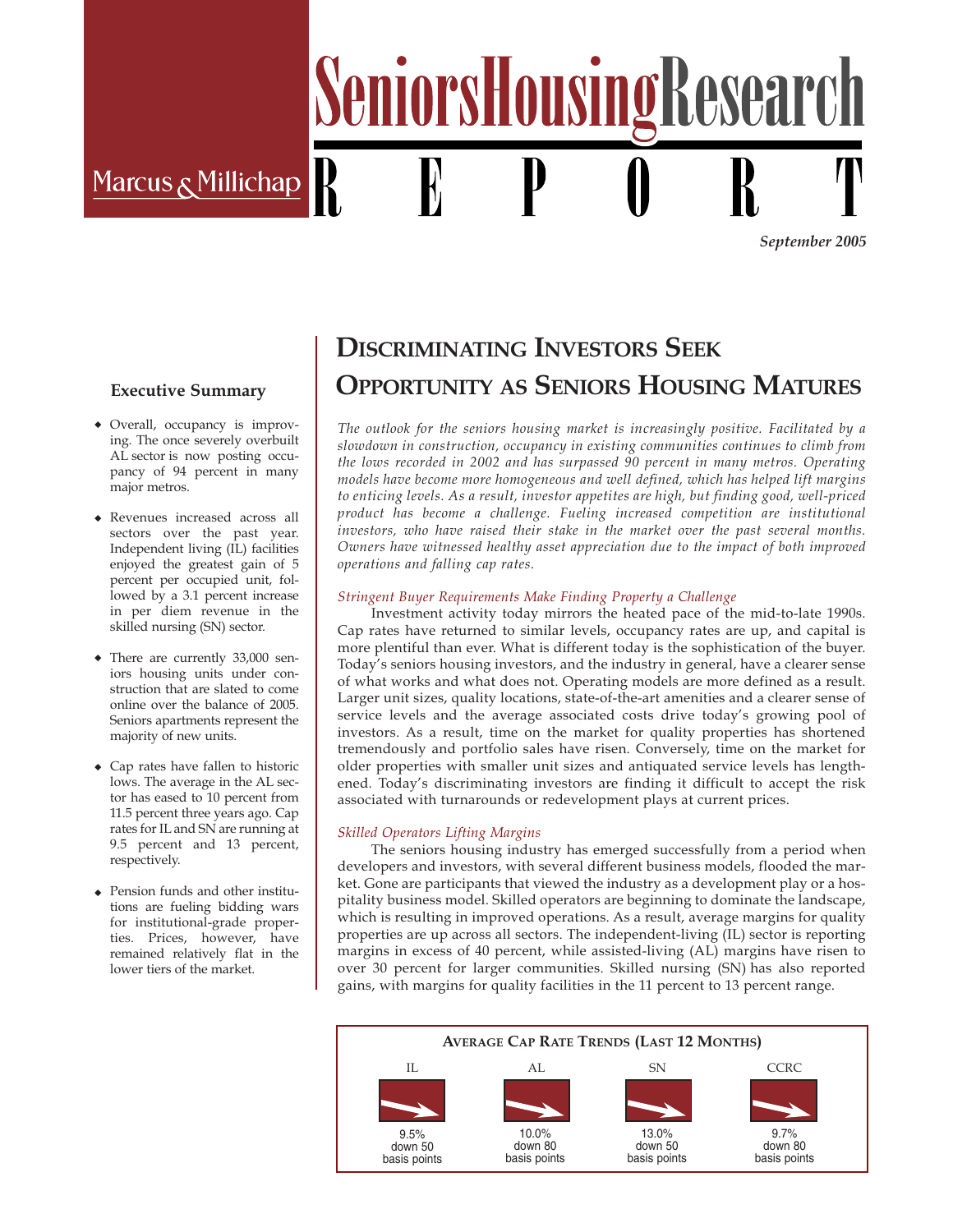# *Independent-Living Facilities*

The IL sector continues to outperform its seniors housing counterparts. The nationwide occupancy rate has remained relatively flat over the past few quarters at 91 percent;



however, when analyzing the 30 largest MSAs, occupancy rises to 95.1 percent. Boston, Baltimore and Washington, D.C., all boast occupancy rates above 98 percent, which has lured many developers to the northeast. As a result, the majority of the 8,400 IL units expected to be completed this year are located in the northeast, which could dampen revenue growth over the near term. Comparatively, the revenue outlook for Orlando and Miami is stronger. These markets are relatively undersupplied and have limited construction activity. Similar dynamics are found in Sacramento, Los Angeles and the Bay Area. Despite rising occupancy, concessions remain prevalent in many markets.

In the past, cap rates for IL facilities have been more than 300 basis points above traditional apartments, but the gap is narrowing. While IL cap rates average 9.5 percent, quality facilities have sold at 8 percent, 150 to 200 basis points above the apartment average.

Investors have been tempted by heftier yields and higher operating margins in the IL sector. While the average price fell slightly in 2004 to \$71,600 per unit, this was not indicative of market fundamentals. Only 35 percent of the sales involved stabilized properties with occupancy at 90 percent or better. Stabilized properties traded for an average price per unit in excess of \$100,000, compared to \$55,000 per unit for unstabilized properties. This year, a few quality portfolios have sold. One example is the announced sale of a six-community portfolio from Meridian Retirement to Canadian interest Chartwell Seniors Housing REIT for approximately \$222,000 per unit. The combination of large sales and cap rate compression are expected to push the average price to over \$90,000 per unit this year, with another 5 percent to 10 percent gain forecast in 2006.

### *Assisted-Living Facilities*

The AL sector continues to improve, with overall occupancy up 70 basis points so far this year to 88.7 percent, following a 250 basis point gain in 2004. Of the 30 largest MSAs, several are now reporting occupancies above 93 percent, and the number of fully occupied facilities has grown to nearly 25 percent of the inventory. While positive, this suggests that there are several facilities still underperforming, offering a pool of assets for

opportunistic investors. Consistent with the IL sector, occupancy remains highest in the northeast, led by New York, Boston and Washington, D.C., and followed by San Jose and San Francisco. When assessing supply/demand indicators, the strongest markets are San Jose, Sacramento and San Diego.

Improved operations are drawing investors back to this once supplyplagued sector. As a result,



values are climbing, with the average price per unit currently up 2 percent from 2004 to \$97,000. Cap rates have fallen to an average of 10 percent, with some assets trading in the low- to mid-8 percent range. Furthermore, there have been some large portfolio sales announced in recent months at sub-8 percent cap rates. In the mid-1990s, capital flowed into the AL sector, putting upward pressure on prices. This ultimately contributed to financial stress in the industry. This time around, however, AL prices are rising in response to improved operations. As long as construction remains restrained, we expect continued improvement in operations. Investors and developers should note, however, that demand in the AL sector is growing at 3 percent per year, and a spike in demand is still years away.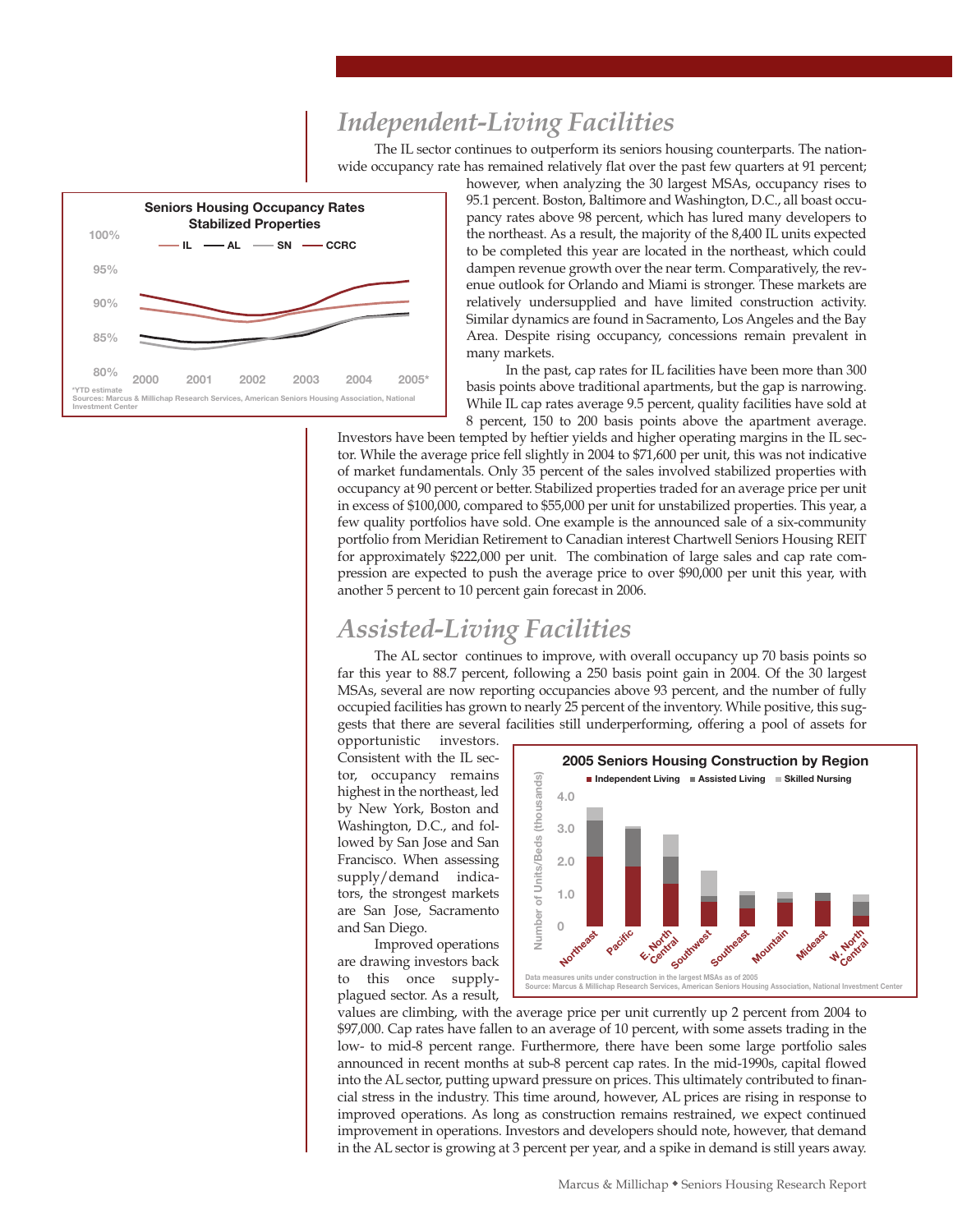### *Skilled-Nursing Facilities*

Consistent with the overall seniors housing industry, the SN market continues to climb up from the bottom reached in 2001. Occupancy is rising and currently stands at 88.5 percent, with Minneapolis, New York, Philadelphia and Tampa boasting occupancy rates above 95 percent. Construction remains modest with only 2,400 units under way.

The shift in the SN investment environment has undoubtedly been the most remarkable in the industry this year. The average price per bed soared to \$44,000 in 2004 and has jumped to approximately \$50,000 this year. While the average cap rate has declined to 13 percent, they can range from 8.5 percent to 16.5 percent. This suggests that owners are bring-



ing high-end properties to market. Several factors have supported value growth, including a shift in the buyer profile. After years of consolidation, larger owners have sold many assets to local or regional operations. Many of these buyers have been willing to pay higher prices, confident in their ability to increase cash flow through lower cost structures and a deeper understanding of local market nuances. It should be noted, however, that many local and regional buyers have been funded by institutional sources. Also, the Medicare rate increases initiated in 2003 have gone a long way to buoy operators' financial statements and profits over the past 18 months, and anticipated Medicaid cuts have not yet materialized. In 2006, however, a revision in payment systems will be adopted. In June 2005, The Centers for Medicare and Medicaid Services (CMS) announced the final rules related to payment rates to nursing centers. Inherent in these rules is an increase in the indexing of resource utilization groupings, with the number of categories rising from 44 to 53. In doing so, the CMS will

eliminate the 20 percent add-on for higher-acuity care. Kindred Healthcare estimates this action will reduce their payment receipts by 4.5 percent in 2006. SN margins, which currently range from 11 percent to 13 percent for healthier properties, will be affected.

### *Continuing Care Retirement Communities*

Continuing Care Retirement Communities (CCRCs) continue to demonstrate their desirability among the senior population. Across all types of service levels, occupancy remains highest in the CCRC sector at more than 94 percent. When measuring the 30 largest markets, occupancy approaches 96 percent. Within these MSAs, occupancy is above 96 percent for the IL and AL components of the community, while occupancy in the SN component is slightly below 94 percent. The average annual turnover rate for CCRCs is less than 29 percent, excluding turnover associated with skilled-nursing beds. CCRC residents typically have a financial interest in staying, as private-pay arrangements account for 40 percent to 60 percent of receipts. Despite healthy fundamentals and increased construction this year,

CCRC transactions will remain minimal, due in part to the nature of ownership, which has a significant non-profit component.

### *Summary*

The outlook for the seniors housing industry continues to brighten. We expect that further improvements in operating performance over the coming year will lure more investment dollars to the



market, and renewed interest from institutional investors should fuel further price appreciation. This could, however, dampen activity among owner-operators who are interested in expanding, as their cost of capital is higher, which will hinder their ability to successfully bid on assets. Notwithstanding, peering into 2006, the market and associated investment opportunities will look much healthier than in recent years.